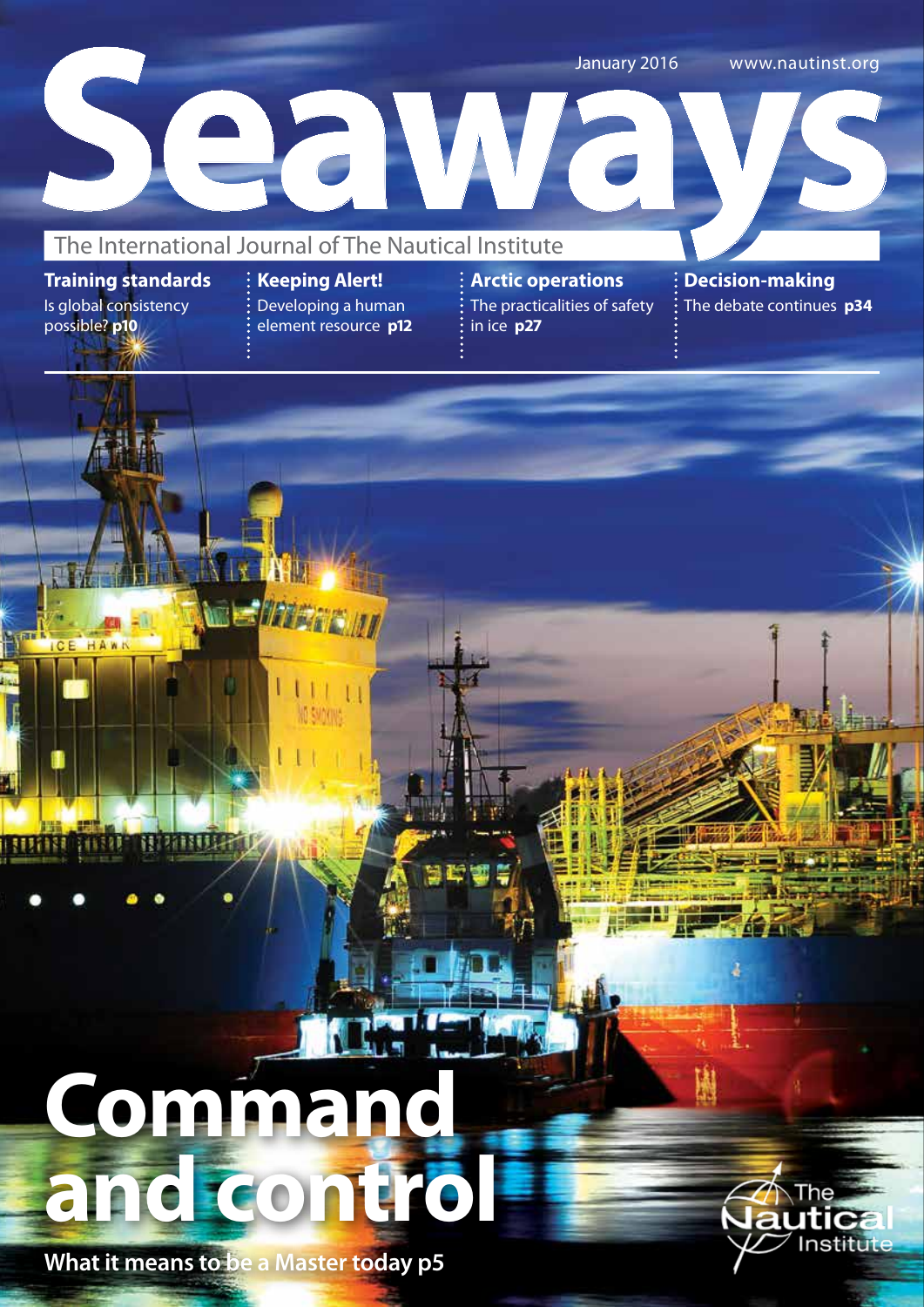# Focus

# **Avoiding or managing disasters**

 $\overline{\mathcal{L}}$ If you are not an attender of branch events, please make a New Year Resolution to share a little time, attend and benefit from the professional debate and networking they offer

dmittedly, not an optimistic title to start the<br>
New Year – so let me soften it by wishing you<br>
all a safe and prosperous year, despite the<br>
downturn in so many sectors of the industry<br>
Resilience and flexibility are the w New Year – so let me soften it by wishing you all a safe and prosperous year, despite the downturn in so many sectors of the industry. through this time as an upturn will eventually appear, given the cyclical nature of shipping.

A number of articles and the LinkedIn forum consider the need for professional development to prepare for and handle situations which could lead to a disaster. Experience is certainly essential and can be gained from observing others handling situations as well as personally. Mentoring to pass on experiential learning is invaluable and blended learning in classrooms and simulators ashore have an important role to play.

#### **Leadership and training**

Some 15 years ago the Institute raised the awareness of the need for leadership training to address a centuries' long gap in merchant shipping in this regard. We were told by some that leadership could not be taught, the 'born leader syndrome'. Thankfully, the industry now has mandated Human Element Leadership and Management (HELM) training. But does this go far enough in preparing officers to cope successfully with everything the elements, human nature, company management and authorities can throw at them? Dr Nippin Anand considers what it means to be a ship's Captain these days and identifies some of the challenges, including coping with criticism in the aftermath of an accident, some of which will be from fellow professionals (see pp 5). He asks whether we are able to learn the right lessons when far too many accident investigations do not look beyond the obvious human fallibility at the sharp end. It should be added that there are still too many accidents that do not benefit from any meaningful investigation at all.

#### **Preparing for the future**

In the Letters (see pp 32) it is pleasing to see a debate developing about autonomous ships. The South West England Branch had an interesting presentation on one such project to mark the 400th anniversary of the original *Mayflower* sailing to America with

an autonomous research vessel (worryingly with the abbreviation MARS). Our own MARS project is innovating and wants to hear from you about the Safety Meetings on your ship as we are not into the crewless era as yet. For those questioning whether autonomous ships are inevitable, the answer is yes, they are. We need to prepare for that eventuality by ensuring that there are appropriate qualification and training requirements in place for their operators. However, what is not inevitable, at least in the lifetime of even our Generation Y members, is that they will take over all shipping activity. The pragmatic view is that there will be a mix of manned and unmanned vessels in the sea lanes and that too must be factored into the design and operation of autonomous ships. Otherwise, they will indeed be a disaster waiting to happen.

#### **Polar shipping**

Some, perhaps many, might view the increasing shipping activities in high latitudes as another potential disaster with dire consequences for the marine environment. The IMO should be congratulated for developing the Polar Code (in force from 1st January 2017) after much informed debate even though we would have liked to see more extensive requirements for ice navigation training within it. We are pleased to reproduce the IMO's informative poster covering the key components of the Code (see pp 14). It links with an excellent seminar held by the London Branch on the practicalities of Arctic operations in which it was made clear that rigorous preparation and careful risk assessment are essential to success (see pp 27). There will be those who question the forecast of one presenter that the Arctic will be clear of ice for much of the year, but there is already a significant increase in activity by non-ice class ships in the region. Yet there are no appreciable Search and Rescue (SAR) capabilities or sufficient facilities ashore to cope with a major casualty. Certainly food for thought, as are the subjects covered by the other recent branch meetings reported in this issue. If you are not an attender of branch events, please make a New Year Resolution to share a little time, attend and benefit from the professional debate and networking they offer.





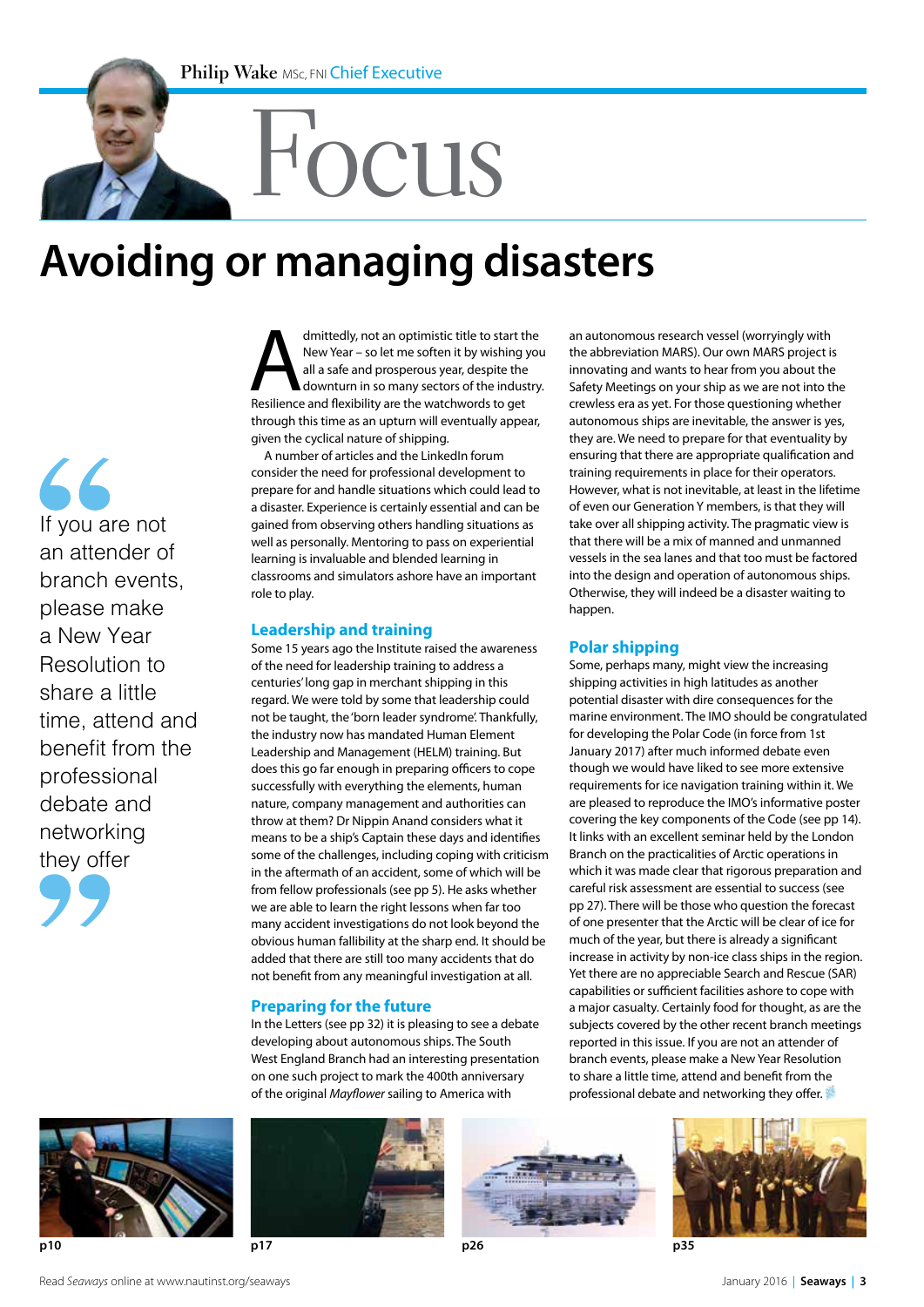# Mariners' Alerting and Reporting Scheme

#### **MARS Report No. 279 January 2016**

**New for 2016:** The MARS team at The Nautical Institute has chosen a complementary initiative to invigorate discussions on safety and lessons learned, all with a view to sharing these amongst the wider readership.

The first of these 'concentrated campaigns' will be *Learning Through Safety Meetings*. Of course, we are always on the lookout for readers' MARS reports of near misses or accidents; please keep them coming! But we would also like to hear from you, in your own words, about how and what you have learned from one or more safety meetings on your ship. Have these meetings been effective? How have they affected your work, your outlook on getting the job done, your confidence and trust in the company and in the vessel's senior leaders?

Please share any experience, either positive or negative. I am sure our readers will learn just as much from either. Please send me your thoughts on *Learning Through Safety Meetings* to mars@nautinst.org

#### **MARS 201601**

#### **Zinc concentrate kills by asphyxiation As edited from official report from the Dutch Safety Board, May 2015**

→ Two days before arriving in port, the Master received cargo documents from the shipper, which included an 11-page material safety data sheet (MSDS) on zinc concentrate. On receipt of the documents a safety meeting was held with the crew to discuss the cargo risks.

During the meeting, particular attention was paid to the use of personal protective equipment (full-vision goggles and respiratory particle filters) to protect against exposure to dust during loading. Although oxidation of the zinc concentrate, and thus its ability to reduce the oxygen content of a confined space, was indicated as a risk on the MSDS documentation, this risk was apparently not discussed during the safety meeting.



Stairs down to forecastle store and paint locker

Loading commenced on arrival. The dust created during loading covered the ship's deck and also found its way into the accommodation. A number of crew members experienced irritated airways and burning eyes as a result. The loading took less than a day and once completed the accommodation was cleaned of dust and the vessel left port.

Five days into the voyage, the first mate intended to inspect the cargo via the access in the forecastle. As he walked past the paint locker he informed the seaman working there that he was going into the hold; he was carrying a breathing mask and a filter. He descended into the hold via an access door, closing the door behind him. Not long afterwards, the seaman opened the door and asked if everything was OK. The first mate responded in the affirmative so the seaman closed the door and went for coffee. The seaman mentioned this to an officer while on their break and the officer decided to take a look. On opening the access door to the hold, the officer saw that the first mate was unconscious, about three metres from the door.

Suspecting a confined space incident, he rushed to get assistance. Two crew members equipped with breathing apparatus went into the hold while others outside assisted with a rope. With some difficulty they managed to evacuate the first mate, but he could not be resuscitated. It was later established that he had died of asphyxiation. Measurements performed the day after the accident showed that the level of oxygen in the air at the stairwell was 2.6%.

#### **Lessons learned include:**

- Section 3 of the IMSBC Code states that when transporting solid bulk cargoes, crew must always be aware that such cargoes can be susceptible to oxidation.
- l Always read and plan for all risks that are highlighted in the MSDS documentation.
- Before entering a confined space, in this case the hold, always ventilate first and then test for hazardous gases and oxygen content. Follow your company's confined space procedure.
- Never enter an enclosed space on your own. At the very least, a supervisor must be present at the entrance to the enclosed space and must be in communication with the individuals who are entering the space

■ **Editor's note:** The Nautical Institute's Knowledge Library on Enclosed Spaces contains a lot of information regarding entry into enclosed spaces. It can be accessed at http://www.nautinst.org/en/forums/ enclosed-spaces/index.cfm

#### **MARS 201602**

#### **Dangerous overhang**

 $\rightarrow$  The vessel was port side at berth taking bunkers via a barge on the starboard side. The bunker barge was secured alongside the vessel and was initially overhanging the vessel's stern by 10 to 12 metres. Although the berth immediately astern was vacant at the time, potentially it could have received another vessel. The bunker barge overhang would then become a potential hazard.

After assessing the situation, the bunker barge was subsequently moved forward to reduce the overhang considerably.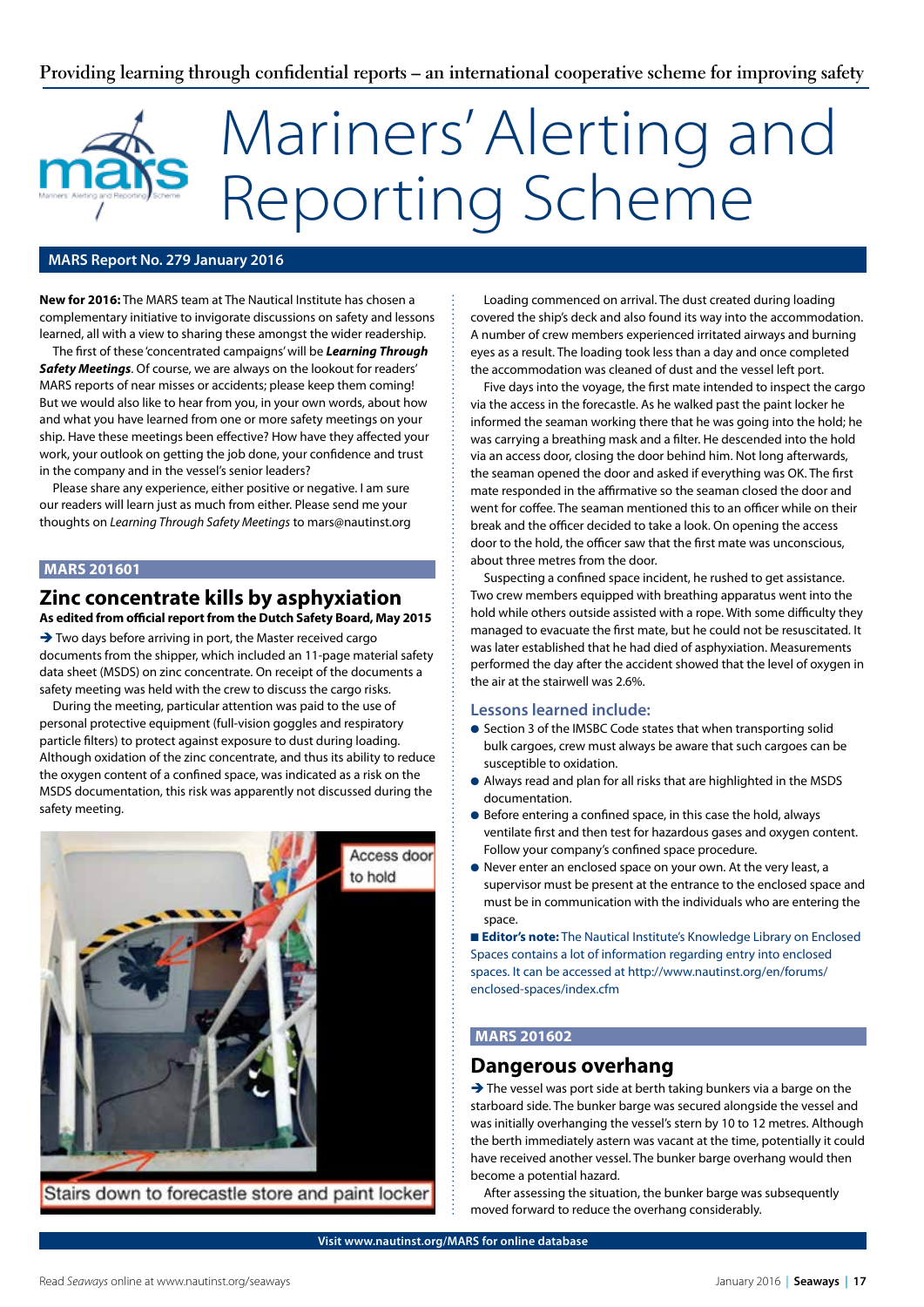



#### **Lessons learned**

- $\bullet$  Masters and mates should always assess the berthing arrangement and think about possible consequences.
- $\bullet$  If potentially dangerous situations arise, such as an overhanging bunker barge that cannot be repositioned, the port should be advised.
- Bunker barges should be equipped with flexible hoses to enable a variable range for connections, removing the need for the bunker barge to overhang.

#### **MARS 201603**

#### **Beware possible bauxite liquefaction**

**Edited from official report issued 18 August 2015 by the Bahamas Maritime Authority**

 $\rightarrow$  A bulk carrier was in port to load 'raw, unwashed' bauxite. Over the course of 13 days, loading took place intermittently due to heavy rain on some days, during which loading had to be stopped and the holds closed. The cargo declaration form supplied by the shipper indicated 10% moisture content for the bauxite. Because of the heavy rains, the Master had some concern over the moisture content, but he did not carry out any tests on board (can test) or ask for independent tests.

Once loaded, the vessel departed. Within a few days the weather deteriorated and the vessel's speed had to be reduced.

Early one morning the general alarm was sounded and the Master made an announcement directing all crew to proceed to the bridge. The chief cook was making his way to the bridge when he met fellow crew members, who instructed him to proceed to the port-side lifeboat. As he made his way to the port-side lifeboat, the vessel suffered a blackout. Emergency lights came on, and the vessel stopped rolling and adopted a list of about 45 degrees to starboard. Now unable to reach the portside lifeboat station, the cook went outside, where he met the Master. Each wearing his lifejacket, they jumped into the sea. The two men stayed together while swimming away from the vessel. As they looked back from a safe distance, they saw the vessel had almost disappeared

beneath the waves. From the time the general alarm had sounded until the foundering was about 20 minutes.

Later that day, the Master and cook were rescued, but only the cook was alive. Another deceased crew member was also recovered during subsequent SAR activities. None of the remaining 16 crew members was found and all are presumed dead.

Bauxite is listed within Appendix 1 to the IMSBC Code, but the individual schedule for bauxite contains no test requirements. The Statement of Facts declared by the Master and the agent acting on behalf of the charterers contained the comment: 'Bauxite cargo transported by truck and stow at open quayside and wetted by the rain prior loading.' Although all knew of the wet condition of the cargo, it is not known if they were aware of any risk involved if the moisture content was above that listed in the Individual Schedule for Bauxite within the Code. The Code is silent on risks due to high moisture content for Group C cargoes such as bauxite. It says nothing about the risk of liquefaction.

Although the moisture content of the bauxite was not known to the Master and the shipping company, the exporter of the product had taken and tested samples for their own purposes. In these tests, the moisture content, on average, was 21.3%.

Some of the findings of the official report were:

- **•** From the records of inspections and Class attendance the vessel appeared structurally sound and seaworthy.
- Because the vessel did not commission an independent inspection of the cargo the bauxite was loaded without its physical properties and moisture content being verified against the parameters of the IMSBC Code schedule or the cargo declaration form.
- $\bullet$  It is most probable that either liquefaction or a free surface effect induced an unrecoverable list.
- One of the recommendations of the official report was to propose that the International Maritime Organization initiate a review of the IMSBC Appendix 1 schedule for bauxite and its associated Group C rating and composition.



**View of bauxite cargo loaded on another vessel at the same port at about the same period as the casualty vessel**

**Visit www.nautinst.org/MARS for online database**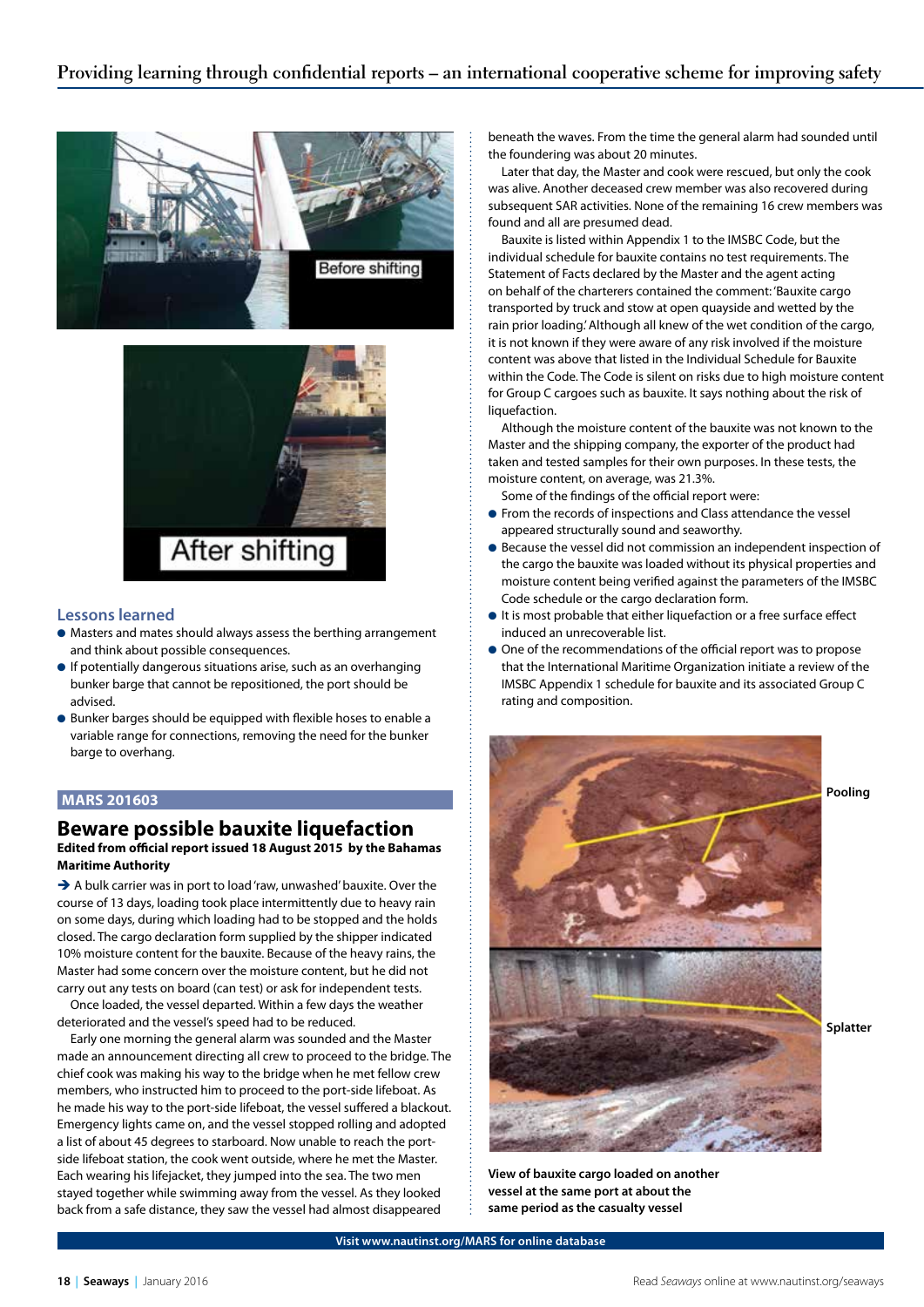

#### **Lessons learned**

Irrespective of the cargo, if you see splatter on the sides of the hold or pooling water on the cargo (see photo) – beware! Have the cargo tested for moisture content and do not transport it if moisture is above the transportable moisture limit (TML).

Appendix 1 of the IMSBC Code describes bauxite as a cargo with:

- $\bullet$  moisture content of between 0% and 10%;
- l 70% to 90% lumps varying in size between 2.5 mm and 500 mm, and  $\bullet$  10% to 30% powder.

If any of these properties are not met, there is a possibility that the bauxite can no longer be considered a Group C cargo but may well be similar to a Group A cargo, ie cargo that may liquefy.

Notwithstanding Appendix 1 of the IMSBC Code, for the time being one should assume that any wet or moist cargo of bauxite containing an appreciable amount of fines is Group A unless testing has shown otherwise – even if the shippers have issued a cargo declaration stating the material to be Group C.

**Editor's note:** The Nautical Institute's Knowledge Library on Bulk Carrier Safety contains further information on liquefaction, http://www.nautinst.org/en/forums/bulk-carrier-safety/index.cfm

#### **MARS 201604**

#### **Hot water scalds three crew**

→ The Chief Engineer planned some repairs of minor water and vapour leaks near the turbo pumps of the feed water circuit while the vessel was at anchor. The pump system consists of an expansion bellows, a suction valve, the pump itself and a discharge valve with non-return function.

There was no specific procedure for this work. Nonetheless, around 09.00 three engineers and two oilers under the supervision of the Chief Engineer started closing valves and opening drains. On turbo pump 2, the delivery valve was closed first by one of the oilers. Then the recirculation valve was closed. At 09.20, one of the engineers was standing on a ladder closing the suction valve when the expansion bellows ruptured. Hot water gushed over an engineer standing on the



### Ruptured bellows

**The suction pressure of the pump is normally at around 3 bar and the discharge pressure near 80 bar. The water temperature in the circuit is about 130°C.** 

deck and to a lesser extent over the engineer on the ladder who had closed the valve. One of the oilers also received hot water on his ankles. All crew members were wearing full PPE, including helmets.

All three injured persons were immediately given first aid and were quickly evacuated by launch. One engineer was diagnosed with 1st and 2nd degree scalding injuries over his face and shoulders. The other engineer was diagnosed with 1st and 2nd degree burns over about 40% of his body (upper torso and face). The oiler had a large 2nd degree scalding injury on his left ankle.

The company investigation found that the rupture of the expansion bellows was caused by an overpressure in the pump system between the suction valve and the delivery valve. This overpressure was caused by a leak in the delivery valve; once the suction valve and recirculation valve were both closed the pressure quickly increased above the design pressure of the bellows, which is the weakest part of the system.

Normally the drain valves (and vent) must initially be cracked open to release the water and to provide confirmation that there is no pressure present in the system. In this case it was determined that the drain valves were probably left closed before the work started.

#### **Findings of the company investigation**

Performing this type of work with only 'one-valve segregation' appears to be a common working method, unchallenged throughout the industry. It is clear that this goes against the safety hierarchy of:

- **e** Eliminating the hazard (shut down the boiler);
- **Substituting the hazard;**
- **•** Isolating the hazard (two-valve segregation).

The design of the vessels means that using double valve segregation is often impossible for this kind of maintenance. Shutting down boilers is a time-consuming operation, which is not always supported due to commercial commitments or operational consequences such as cargo control. This is a topic that needs to be addressed industry-wide (for example, through SIGTTO).

According to the company investigation, the leadership style of the Chief Engineer probably contributed to the accident. He was directly involved in the work, giving short instructions rather than guidelines; he did not ensure closed-loop communication at every step. For example, one of the engineers thought that the Chief Engineer had opened the drains, but he was not certain. The crucial opening of the drains was left to assumption instead of positive confirmation.

The company also found the Chief Engineer's safety awareness (and leadership) to be below standard. Among other things, there was no toolbox meeting or similar preparation just before the job began. A risk assessment of the work was created about 40 minutes after the accident had occurred.

To the Chief Engineer's credit, his insistence on the use of full PPE, and helmets in particular, largely contributed to reduction of consequences to the engineer whose head and face were exposed to the hot water.

#### **Other lessons learned**

Instead of working in an ad hoc manner based on the experience of the particular persons on site, procedures should always be developed, and followed, for any work that involves risks that are not acceptable. Procedures should bring risks to the level of as low as reasonably practicable (ALARP).

■ **Editor's note:** In order for safety to 'get done' it is crucial for shipboard leaders to exhibit strong safety leadership. This does not necessarily mean taking dictatorial control of a situation. By opening up communications and listening to workers, as well as ensuring procedures are developed to safeguard against all identified risks, leaders and crew will reap the benefits of increased safety.